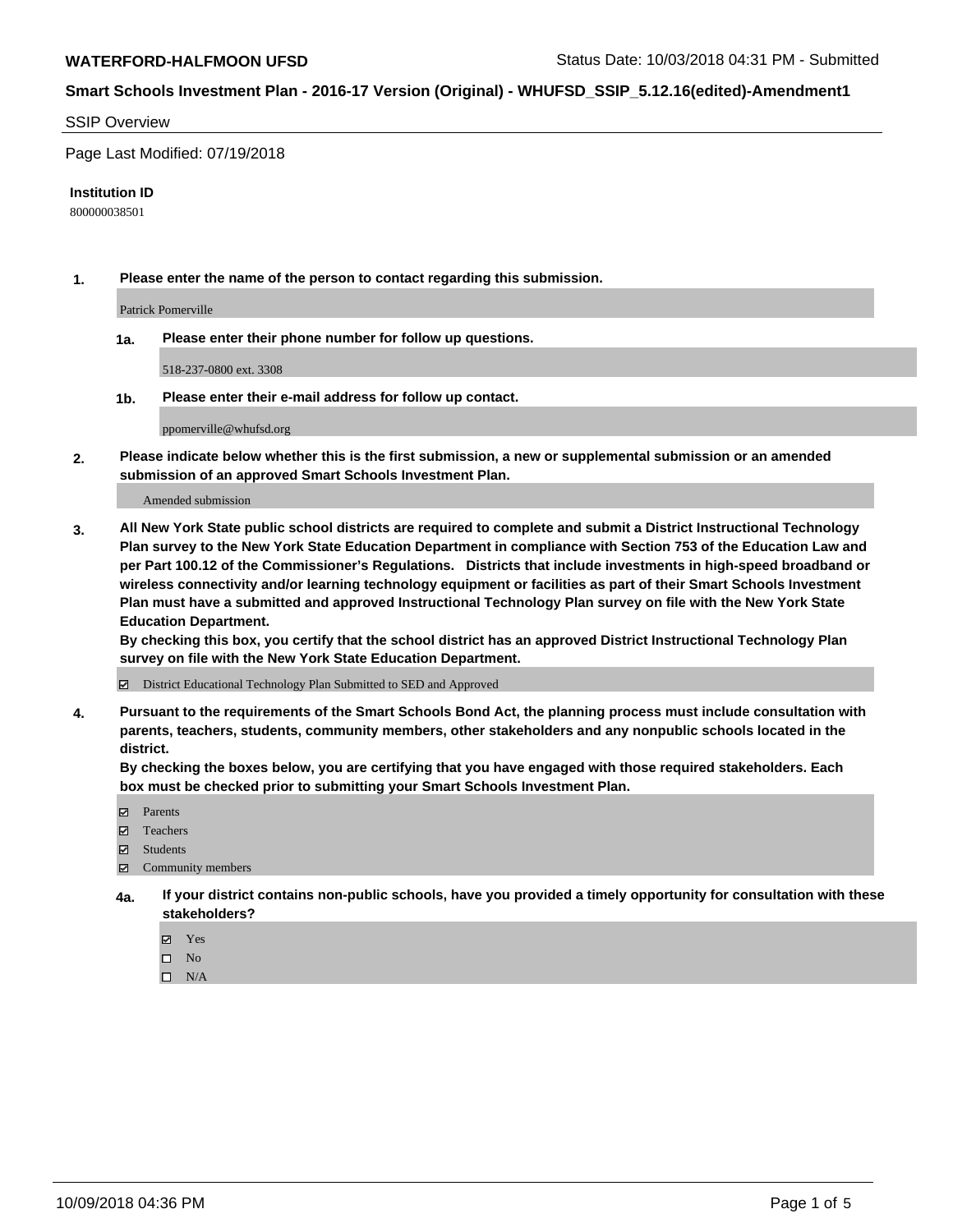### SSIP Overview

Page Last Modified: 07/19/2018

### **5. Certify that the following required steps have taken place by checking the boxes below: Each box must be checked prior to submitting your Smart Schools Investment Plan.**

- The district developed and the school board approved a preliminary Smart Schools Investment Plan.
- $\boxtimes$  The preliminary plan was posted on the district website for at least 30 days. The district included an address to which any written comments on the plan should be sent.
- $\boxtimes$  The school board conducted a hearing that enabled stakeholders to respond to the preliminary plan. This hearing may have occured as part of a normal Board meeting, but adequate notice of the event must have been provided through local media and the district website for at least two weeks prior to the meeting.
- The district prepared a final plan for school board approval and such plan has been approved by the school board.
- $\boxtimes$  The final proposed plan that has been submitted has been posted on the district's website.
- **5a. Please upload the proposed Smart Schools Investment Plan (SSIP) that was posted on the district's website, along with any supporting materials. Note that this should be different than your recently submitted Educational Technology Survey. The Final SSIP, as approved by the School Board, should also be posted on the website and remain there during the course of the projects contained therein.**

WHUFSD\_SSIP\_Admendment\_Posting.docx

**5b. Enter the webpage address where the final Smart Schools Investment Plan is posted. The Plan should remain posted for the life of the included projects.**

http://www.whufsd.org/cms/One.aspx?portalId=241314&pageId=404578

**6. Please enter an estimate of the total number of students and staff that will benefit from this Smart Schools Investment Plan based on the cumulative projects submitted to date.**

1,000

**7. An LEA/School District may partner with one or more other LEA/School Districts to form a consortium to pool Smart Schools Bond Act funds for a project that meets all other Smart School Bond Act requirements. Each school district participating in the consortium will need to file an approved Smart Schools Investment Plan for the project and submit a signed Memorandum of Understanding that sets forth the details of the consortium including the roles of each respective district.**

 $\Box$  The district plans to participate in a consortium to partner with other school district(s) to implement a Smart Schools project.

**8. Please enter the name and 6-digit SED Code for each LEA/School District participating in the Consortium.**

| <b>Partner LEA/District</b> | <b>ISED BEDS Code</b> |
|-----------------------------|-----------------------|
| (No Response)               | (No Response)         |

**9. Please upload a signed Memorandum of Understanding with all of the participating Consortium partners.**

(No Response)

**10. Your district's Smart Schools Bond Act Allocation is:**

\$581,040

**11. Enter the budget sub-allocations by category that you are submitting for approval at this time. If you are not budgeting SSBA funds for a category, please enter 0 (zero.) If the value entered is \$0, you will not be required to complete that survey question.**

|                                              | Sub-<br><b>Allocations</b> |
|----------------------------------------------|----------------------------|
| <b>School Connectivity</b>                   |                            |
| <b>Connectivity Projects for Communities</b> |                            |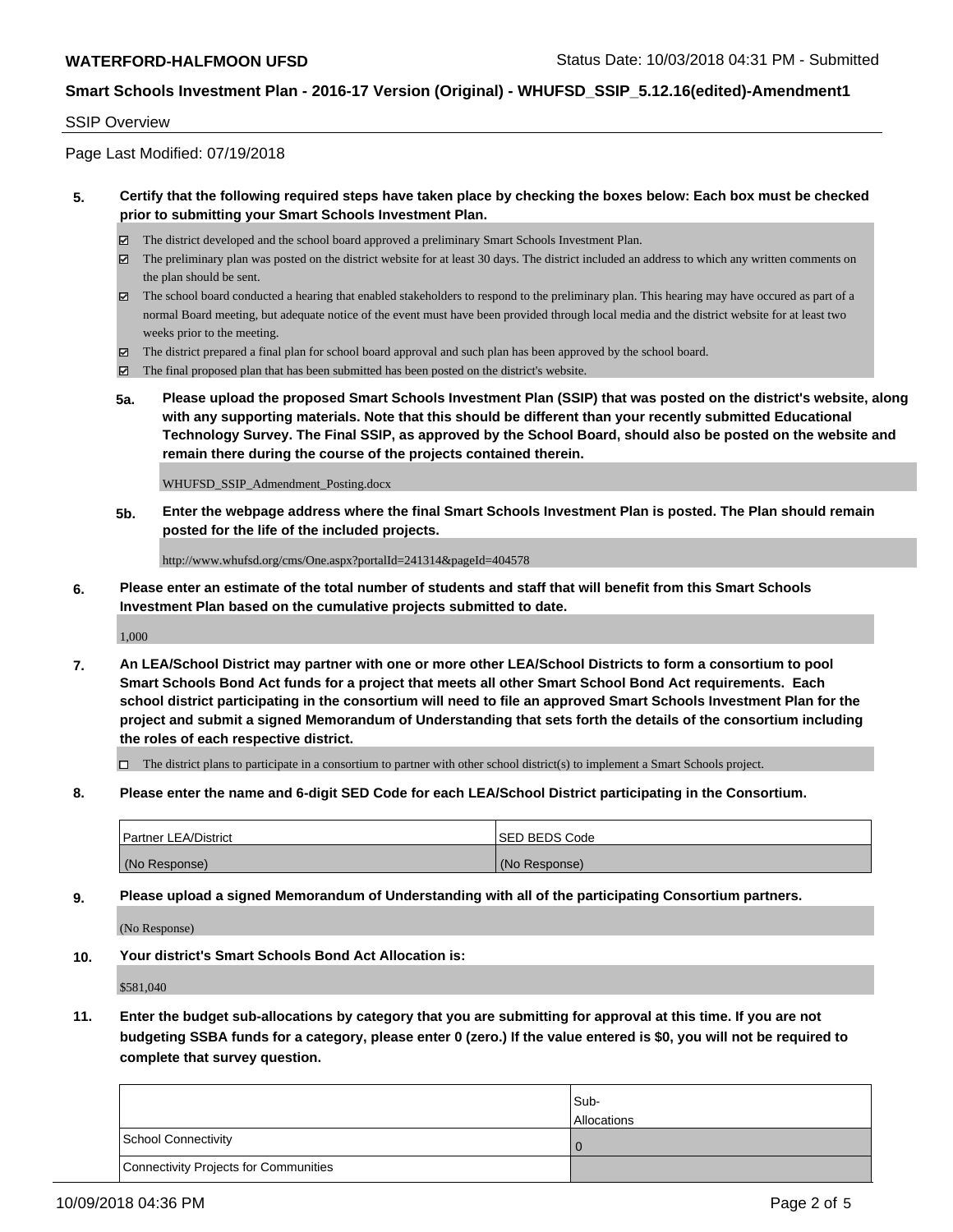# SSIP Overview

Page Last Modified: 07/19/2018

|                                    | Sub-<br>Allocations |
|------------------------------------|---------------------|
|                                    | O                   |
| Classroom Technology               | Û                   |
| Pre-Kindergarten Classrooms        |                     |
| Replace Transportable Classrooms   |                     |
| <b>High-Tech Security Features</b> | 28,000              |
| Totals:                            | 28,000              |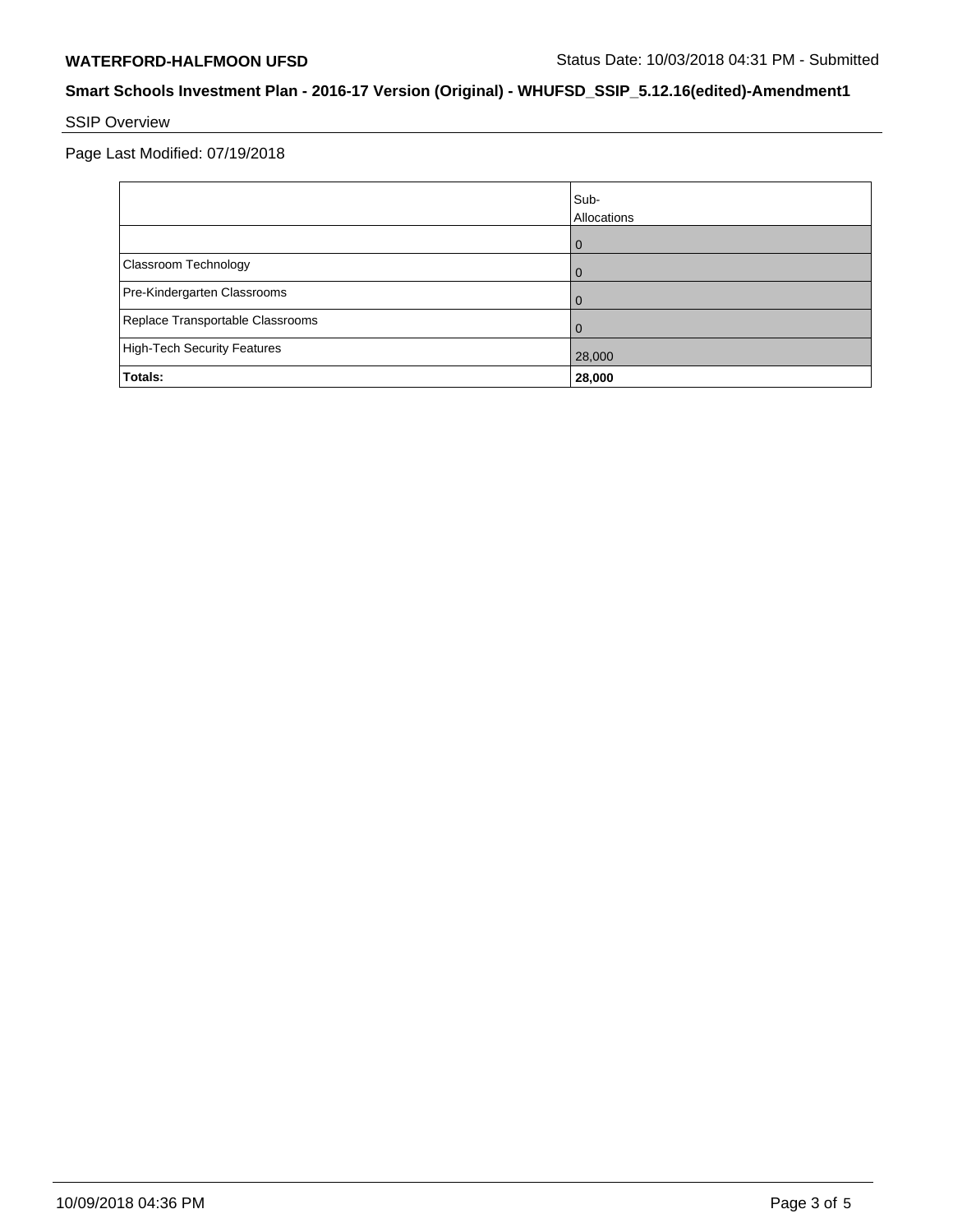### High-Tech Security Features

Page Last Modified: 10/03/2018

**1. Describe how you intend to use Smart Schools Bond Act funds to install high-tech security features in school buildings and on school campuses.**

This amendment submission is necessary as professional consultation services were necessary for completion of the phone/security platform that was finished over this last year. The professional fees that we're hoping to add to this SSIP were critical for completion of the SSIP.

**2. All plans and specifications for the erection, repair, enlargement or remodeling of school buildings in any public school district in the State must be reviewed and approved by the Commissioner. Districts that plan capital projects using their Smart Schools Bond Act funds will undergo a Preliminary Review Process by the Office of Facilities Planning.** 

**Please indicate on a separate row each project number given to you by the Office of Facilities Planning.**

| Project Number        |  |
|-----------------------|--|
| 52-21-01-03-7-999-001 |  |

- **3. Was your project deemed eligible for streamlined Review?**
	- Yes
	- **Z** No
- **4. Include the name and license number of the architect or engineer of record.**

| Name              | License Number |
|-------------------|----------------|
| <b>Mari Cecil</b> | 21417          |

**5. If you have made an allocation for High-Tech Security Features, complete this table. Note that the calculated Total at the bottom of the table must equal the Total allocation for this category that you entered in the SSIP Overview overall budget.**

|                                                      | Sub-Allocation |
|------------------------------------------------------|----------------|
| Capital-Intensive Security Project (Standard Review) | $\overline{0}$ |
| Electronic Security System                           | (No Response)  |
| <b>Entry Control System</b>                          | (No Response)  |
| Approved Door Hardening Project                      | (No Response)  |
| <b>Other Costs</b>                                   | 28,000         |
| Totals:                                              | 28,000         |

**6. Please detail the type, quantity, per unit cost and total cost of the eligible items under each sub-category. This is especially important for any expenditures listed under the "Other" category. All expenditures must be capital-bond eligible to be reimbursed through the SSBA. If you have any questions, please contact us directly through smartschools@nysed.gov.**

**Add rows under each sub-category for additional items, as needed.**

| each type.<br><b>Other Costs</b> | <b>Consultation and Professional</b> | 1.00     | 28,000        | 28,000            |
|----------------------------------|--------------------------------------|----------|---------------|-------------------|
| Repeat to add another item under |                                      |          |               |                   |
| type.                            |                                      |          |               |                   |
| Select the allowable expenditure | Item to be purchased                 | Quantity | Cost per Item | <b>Total Cost</b> |